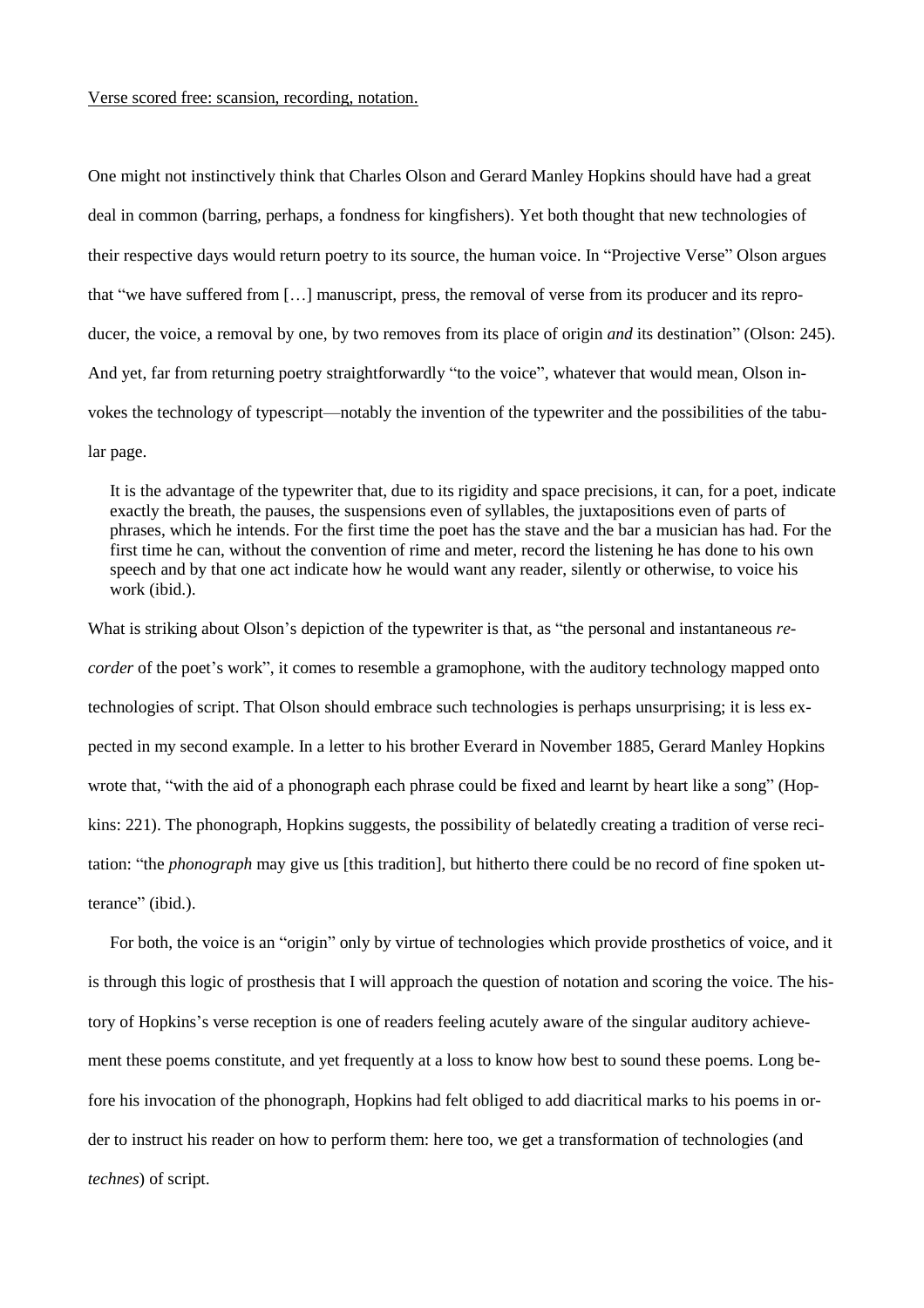Hopkins considered his 'sprung rhythm', which did not regulate the number of unstressed syllables between each stress, closer to 'natural' speech; and yet, sprung rhythm necessitated a notation system which brought about two major complications for all vocalization. Firstly, the paradox that these diacritical marks, as Meredith Martin has noted, were so far from resolving problems of how to utter the poem as to introduce yet further problems, for the simple reason that "very few readers tend to agree on how to read these signs" (Martin: 6). Michael Sprinker goes further: "Attempting to recapture the presence of spoken language, Hopkins is compelled to proliferate systems of writing. What he achieves is not the representation of spoken language, but the production of a text in the rigorous though radically unstable conception given that term by Derrida" (Sprinker: 76). What we encounter is the internal plurality and indeterminacy of voice itself, what Derrida has called "writing in the voice" (Derrrida: 150). Second is a tension between sign and symbol, as different forms of notation or performance cue. The desire to grasp vocal inflections on the page arises from a dissatisfaction with the purported arbitrariness of the alphabetic sign (which, in Saussure, treats its auditory features as "image acoustique"—a telling phrase), a preference of symbols which somehow (and it is a fraught 'somehow') resemble the sonic effects they notate. What is cast up, simultaneously, is a certain noncoincidence between the body out of which voice emanates (and which is corporealised, that is, oriented as body, through the vocal utterance itself), and the body of the mark that notates—between auditory and visual orders, but also between the phenomenality of corporeal experience and the materiality of symbol and sign and at the same time, the desire for correspondence, or homology, between these two kinds of body, voice and visual mark, and (and this is crucial) of the temporal and spatial orientations of rhythm. When Olson suggests that the "typewriter … due to its rigidity and space precisions … can, for a poet, indicate exactly the breath, the pauses […]", this "exactly" implies a fixed correspondence between visual and auditory, spatial and temporal, orders. And yet what we find is the very reverse of this: the speculative, almost utopian searching out a common *aisthesis* proceeds through those disjunctions between voice and mark which make such synthesis untenable, but which through this very impossibility set up a series of possibilities for future voicing.

The scansions and scorings of metre provide a perhaps surprisingly fertile means of approach these problematics. This is particularly the case for what has been termed the "temporal" theory of metre, which aims to grasp verse rhythms not simply at the level of alternating stressed and unstressed syllables, but by attending to the higher-order phrasings through which these rhythms unfold in time, often through analogy with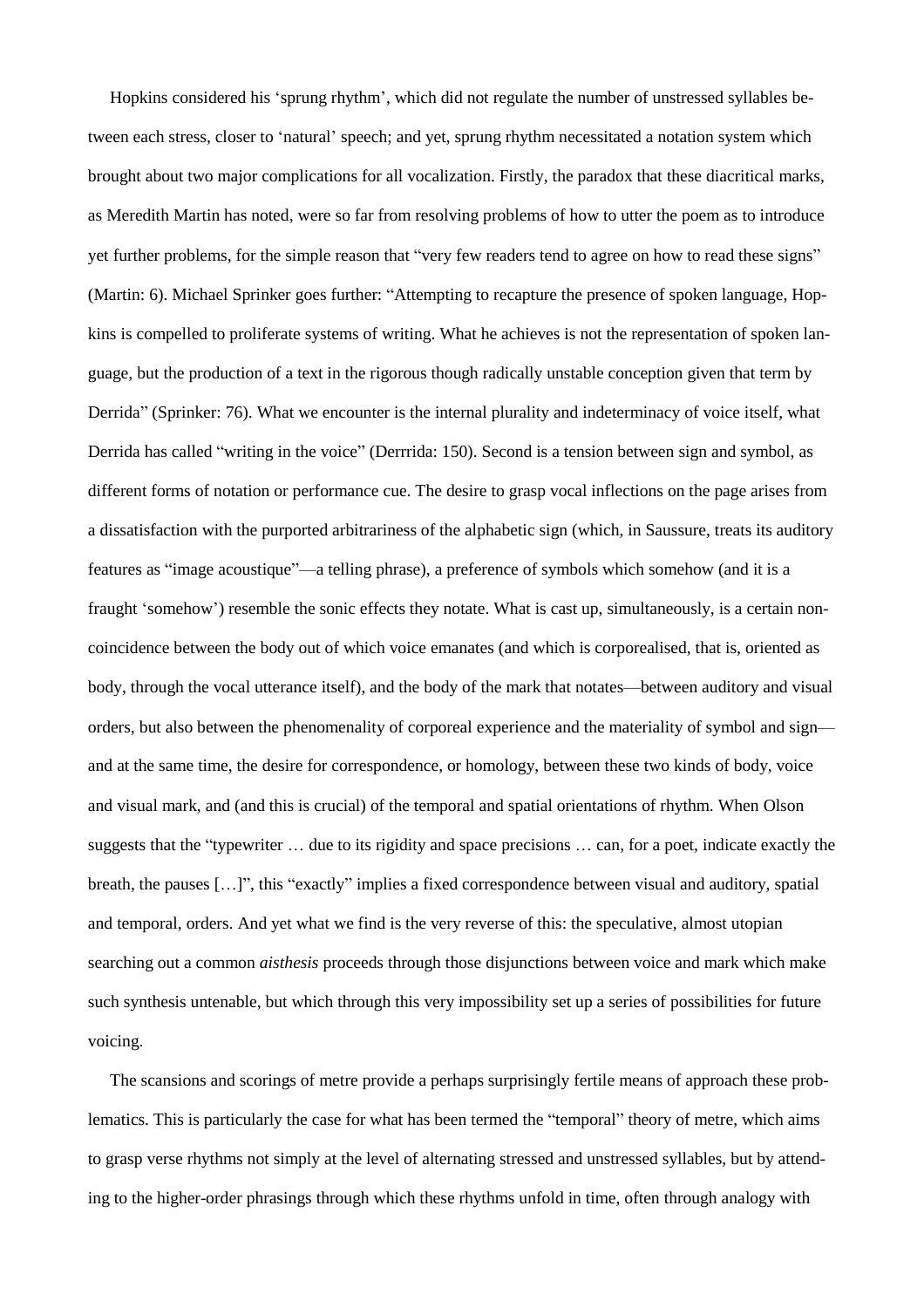music. Temporal theorists have long between dissatisfied with the relatively restricted vocabulary of foot metrics (iambs, dactyls, etc.), and the scansion symbols available; with music as their reference point, some theorists have turned to the notation systems that came into existence with Western diatonic harmony as inspiration for their own attempts to "score" verse rhythm. Here we find that the epistemological problems of the score, notably concerning the relation between the body that produces the sound, and the body that notates the sound, is bound up with an even broader epistemological problem, namely—how do we conceive of linguistic sound as a whole? For underlying this debate is an opposition between the focus on discrete sound units, measured in terms of binary stress-unstress oppositions, and a theory which would seek to start from higher-level phenomena such as intonation contours and phrasing. The score becomes a means of grasping such contours spatially, making visible the passage of linguistic sound through time, where it is only within time that this sound becomes a totality.

\*

My first examples come from Joshua Steele's *Prosodia Rationalis* (1779). Steele is frustrated by the limitations of foot metrics, which operates through distinctions between unstress/unstress (or long/short), to be able to account of the diversity of rhythmic movement activated through prosody. In attempting to do justice to such movements, Steele turns to the still quite recently developed music notation systems of diatonic harmony, dividing up speech sound into melody and rhythmus/measure, which latter is itself divided into two components: long/short, weak/strong. This adoption from music symbols is also an adaptation, including diacritics such as the acute, grave and circumflex accents of French (although he allows himself greater liberty with circumflexes than French orthography permits). There is something salutary about this bricolage, insofar as it makes visible a tension between different but coexisting kinds of indication at work, switching between visual representations of sounds (an *iconic* or *symbolic* reference), and *signs*, whose visual properties are incidental to their meaning, and which refer by convention.

[figure 1, from Steele: 24]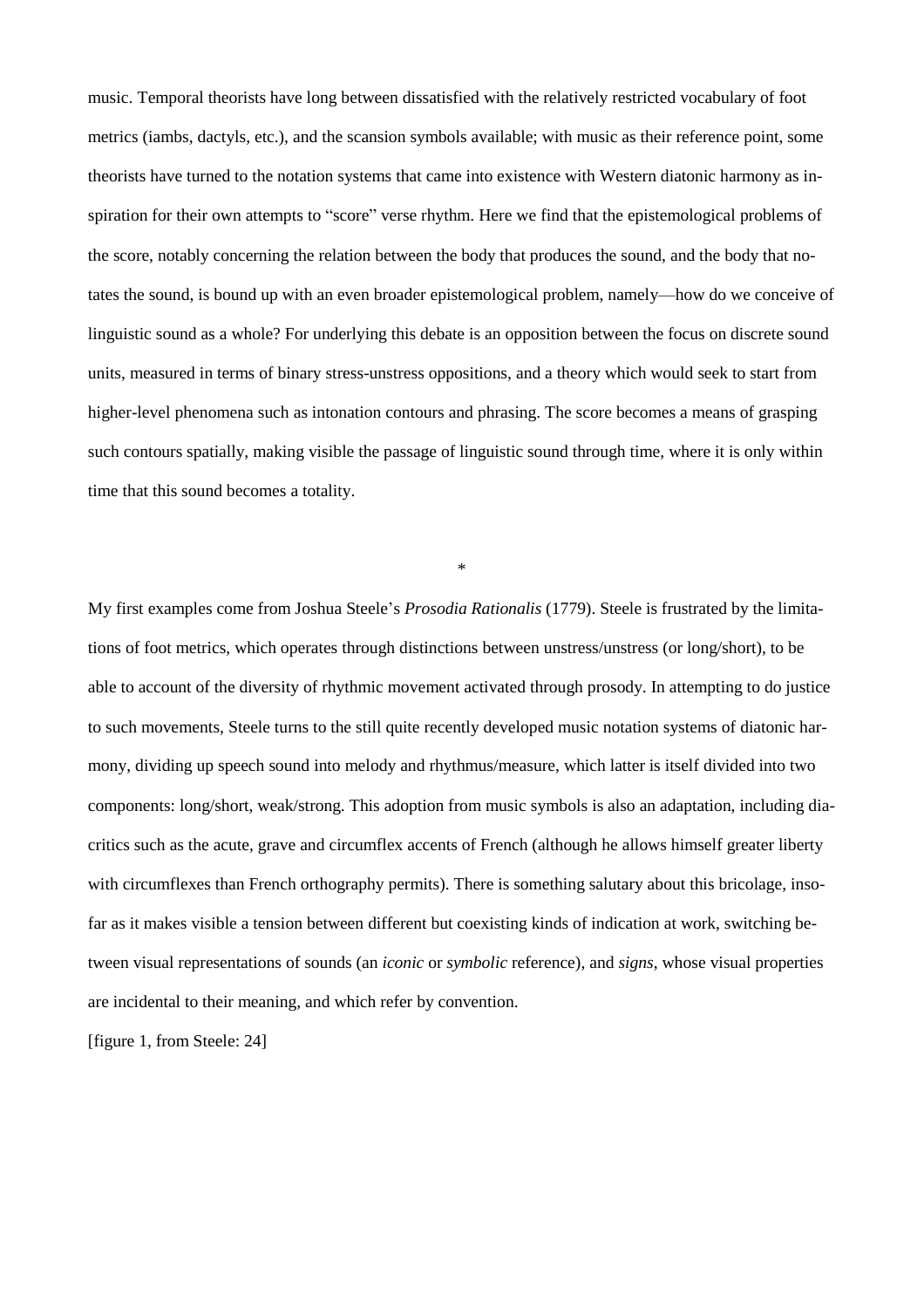Insofar as Steele is making claims for language as a whole, he first directs his focus to the level of an individual syllable, and takes the exclamative 'oh' to show an expressivity beyond the the division into strong, weak, or rise-fall.<sup>1</sup> [figure 2, Steele, 6]

Yet Steele's real interest is the performance of verse. So, for instance, we can take the opening to Book IV of Alexander Pope's "Essay on Man": "O happiness! our being's end and aim!" [Figure 3, Steele: 38] This would seem a pretty straightforward instance of the heroic line (so-called 'iambic pentameter'), made up of ten syllables, alternating stress and unstress. And yet, what seems simple from the point of view of the measure, shows itself on Steele's account to be a highly sophisticated sonic performance, comprised of rises and falls, of silences/rests, of changes in timbre, tempo, and dynamic, and even an implicit ground bass, moving from tonic to dominant! The verse melodics is thus placed within a harmonic structure; each single voicing implies further instrumentation. Attending to these details, however, Steele becomes increasingly uninterested in the verse line itself as an autonomous entity (something that sets him off from all his peers, both poets and critics). When trying to make sense of the metrically jarring opening to *Paradise Lost*, a poem notorious in the eighteenth century (and since!) for confounding metrists' understanding of what was permissible with the blank verse line,<sup>2</sup> we get the following: a mapping of what would be a highly oratical rendering of it—but for which the verse line itself is apparently incidental to its voiced performance.

[figure 4, Steele 77]

 $\overline{a}$ 

Compare this with two more recent scansions of this opening line. In *Metre*, *Rhythm and Verse Form* (1996), Philip Hobsbaum scans the line thus:

> $\sim$  ^ | \ /  $\sim$  |^  $\sim$  |¶  $\sim$  | $\sim$  /| Of Man's first disobedience, and the fruit . . .

> > (Hobsbaum: 12)

Whereas Richard Cureton (2013) breaks it down as follows:



<sup>&</sup>lt;sup>1</sup> Although, the choice of "oh" is somewhat question-begging, insofar as it functions also as vocative and as interjection, so is far from representative of all English syllables.

 $2$  On the history of Milton's reception by prosodists over the course of the eighteenth century and beyond, see Glaser.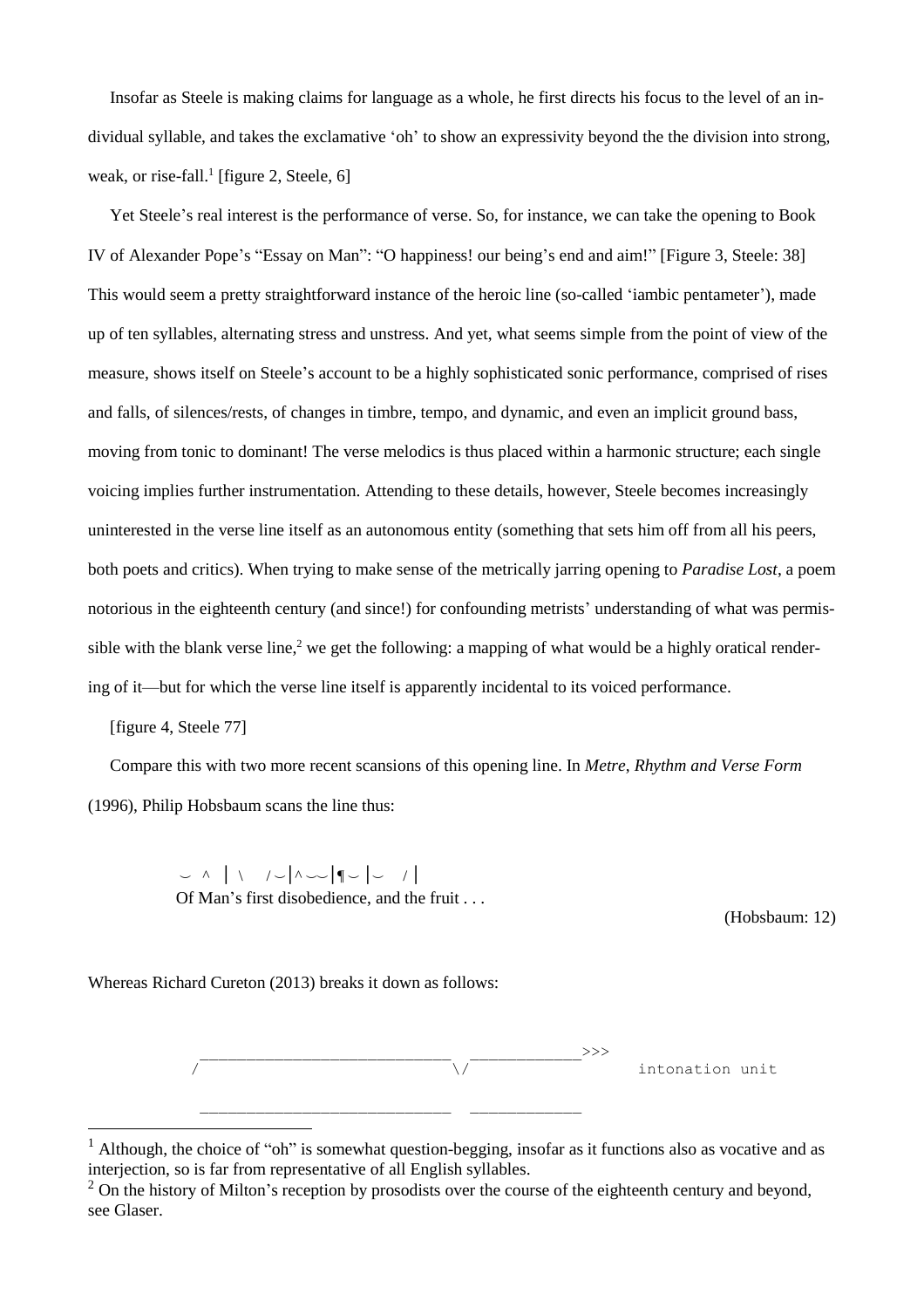|           |   |   |           |           |                                            | phonological phrase |
|-----------|---|---|-----------|-----------|--------------------------------------------|---------------------|
|           | W | S | W         |           |                                            |                     |
|           |   |   |           |           |                                            | clitic phrase       |
| W         | S |   | W W S WW  | W         | W<br>S                                     |                     |
|           |   |   | v / vv    |           | $\triangledown$                            | stress              |
|           |   |   |           |           | Of man's first disobedience, and the fruit |                     |
|           |   |   |           |           |                                            | line                |
|           |   |   |           | $\bullet$ |                                            | lobe                |
|           |   |   | $\bullet$ | $\bullet$ |                                            | tactus              |
| $\bullet$ |   | ٠ |           | ٠         |                                            | pulse               |
|           |   |   |           |           |                                            | (Cureton: 231       |

It is not just the proliferation of scansion symbols that should interest here, but the diverse forms of measuring taking place, and the diverse forms of listening and voicing they engender. Hobsbaum employs four differing degrees of linguistic stress: primary stress  $\langle \cdot \rangle$ ; secondary/medium stress  $\langle \cdot \rangle$ ; tertiary stress  $\langle \cdot \rangle$ ; and weak stress  $(\sim)$ , whilst  $\P$  denotes a pause—one response to the dissatisfaction many prosodists started to feel with the binary opposition of stress-unstress/weak-strong over the course of the twentieth century. Cureton offers three symbols: primary stress  $\langle \cdot \rangle$ , secondary stress  $\langle \cdot \rangle$  and unstress  $\langle \cdot \rangle$ , but also tries to map out different levels of phrasing: the "intonation unit" is divided into "phonological phrases", which themselves are made up of "clitic phrases" of individual words or short word-clusters. And, running parallel to these levels, we find the line broken up into "lobe" (which here corresponds to the phonological phrase), the "tactical beat", and the "pulse" (each individual syllable). Like many metrists, Cureton marks a distinction between the *beat* as a feature of poetic/musical measure, and *stress*, as a phonological feature; this latter is divided into weak and strong, marked by 'w' and 's'. Through all these distinctions, Cureton's scansion attempts to demonstrate the multidimensionality of rhythmic phrasing through the visual representation of its different levels on the page, thus bringing into play the homologies and disjunctions of score and performance as spatial and temporal order respectively.

Given that Cureton and Hobsbaum are writing over a century after the advent of "free verse", and Steele over a century before it, it might come as a surprise to note that it is the more recent prosodists who take the verse line as the basic unit of the scansion (Cureton even appears here to equate the verse line with the intonational unit).<sup>3</sup> Steele anticipates the development of free verse precisely through his increased concern with

<sup>&</sup>lt;sup>3</sup> That said, it may be that prosodists making metrical scansions *after* free verse are more likely to insist upon the integrity of the verse line than those for whom all verse was metrical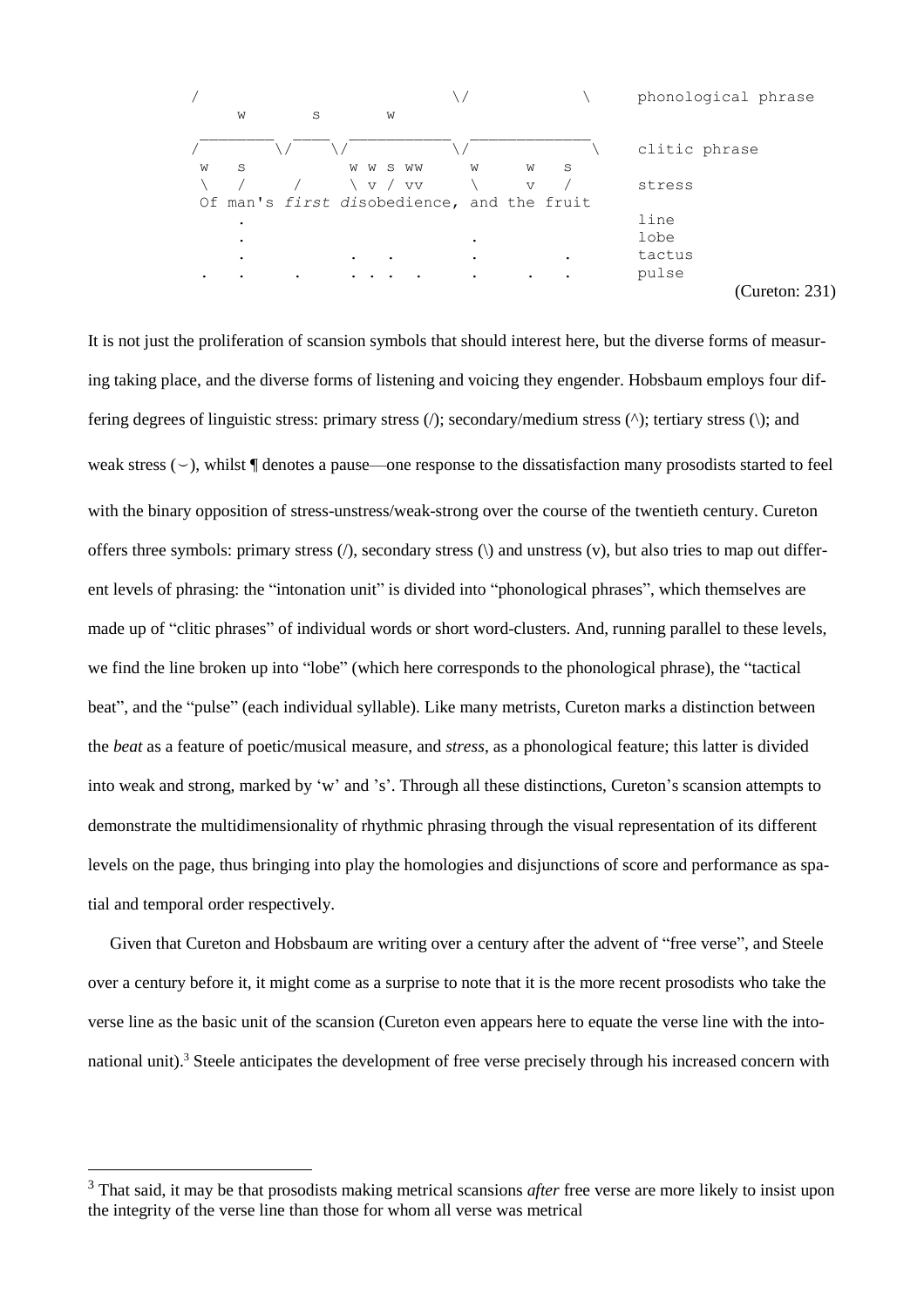the kinds of rhythmic patterning that do not fit the schema of stress-unstress/long-short, with the diverse possibilities of intonation, of cadence, of pause, and so forth, that "measure" does not describe, and does so to the degree that it effectively erodes the distinction between verse and prose. It is from here but one step to replace a metrical line end (indicating a metrical pause) with a line end (motivated exclusively by semantic emphasis.<sup>4</sup>

But more than this: as we shall see, it is not simply the attention to these details which anticipates free verse—it is the very model of language subtending Steele's analysis. Like many prosodists, Steele is concerned not simply with versification, but with the phonological structure of the language, and indeed with determining what the language is—English, he argues, is melodic just as much as it is syntactical or lexical. When, a century later, when American poet and prosodist Sidney Lanier also adopts musical notation in order to track the temporal-melodic structure of verse rhythm, he too wishes to provide a reappraisal of the language's overall phonology. Lanier's focus is "quantity", which contemporary metrists had been dismissing as simply an artificial adoption from the metrics of Greek and Latin verse: where the Greek iamb was "quantitative", made up of one short and one long syllable, the English iamb, it was argued, was in fact accentual, made up of one weak and one strong syllable. His point is simple, but to the point: if these syllables do not have quantity, if they do not sound within time, then we cannot discern accent in the first place. Accent thus depends on quantity. $5$ 

Yet Lanier's claims about the phonological structure of the language are characterised by a positivism quite alien to Steele, and indeed coincide with a far more literal (and literalist) analogy with music than Steele envisaged. For Lanier, the speaking voice is but one more musical instrument: "For all purposes of

<sup>&</sup>lt;sup>4</sup> This is not to say that all free verse uses exclusively "semantic" line ends (many map on to phonological pattern, for instance); rather, that a line end might be motivated solely by semantic considerations is a resource that only free verse has at its disposal.

<sup>&</sup>lt;sup>5</sup> Though a similar argumentation is possible in the other direction: without accent, language would never sound and hence never achieve quantity. This is what allows Antonio Scoppa to assert: "L'accent est la vie de la parole" … "Je ne saurais imaginer un mot qui puisse s'articuler sans accent." … "C'est par l'accent qu'on peut partager les syllabes de chaque parole en *longues* et en *brèves.*" (Scoppa: 71, 73, 78). Scoppa starts his treatise with the accent in direct rejoinder to Rousseau's famous claim in his *Essai sur l'origine des langues* : "nous croyons avoir des accens dans nôtre langue, et nous n'en avons point" (Rousseau: 77). What is fascinating is that for Rousseau, Scoppa and Steele alike, the reference point was music, and phonological features such as speech accent and quantity had to be derived from pitch, dynamic and measure in music. The opposition of accent to quantity has been subsumed by modern phonology into a broader notion of "prominence": an amalgam of duration, pitch accent, and loudness. And yet, there remains a lack of consensus about the terminology itself, especially the word 'accent'—not least because these terms change depending on the phonology of individual languages, but also as they serve different paradigms of linguistics differently. See Kunter: esp. 60-61; and Trask: 4, definitions 3 and 4.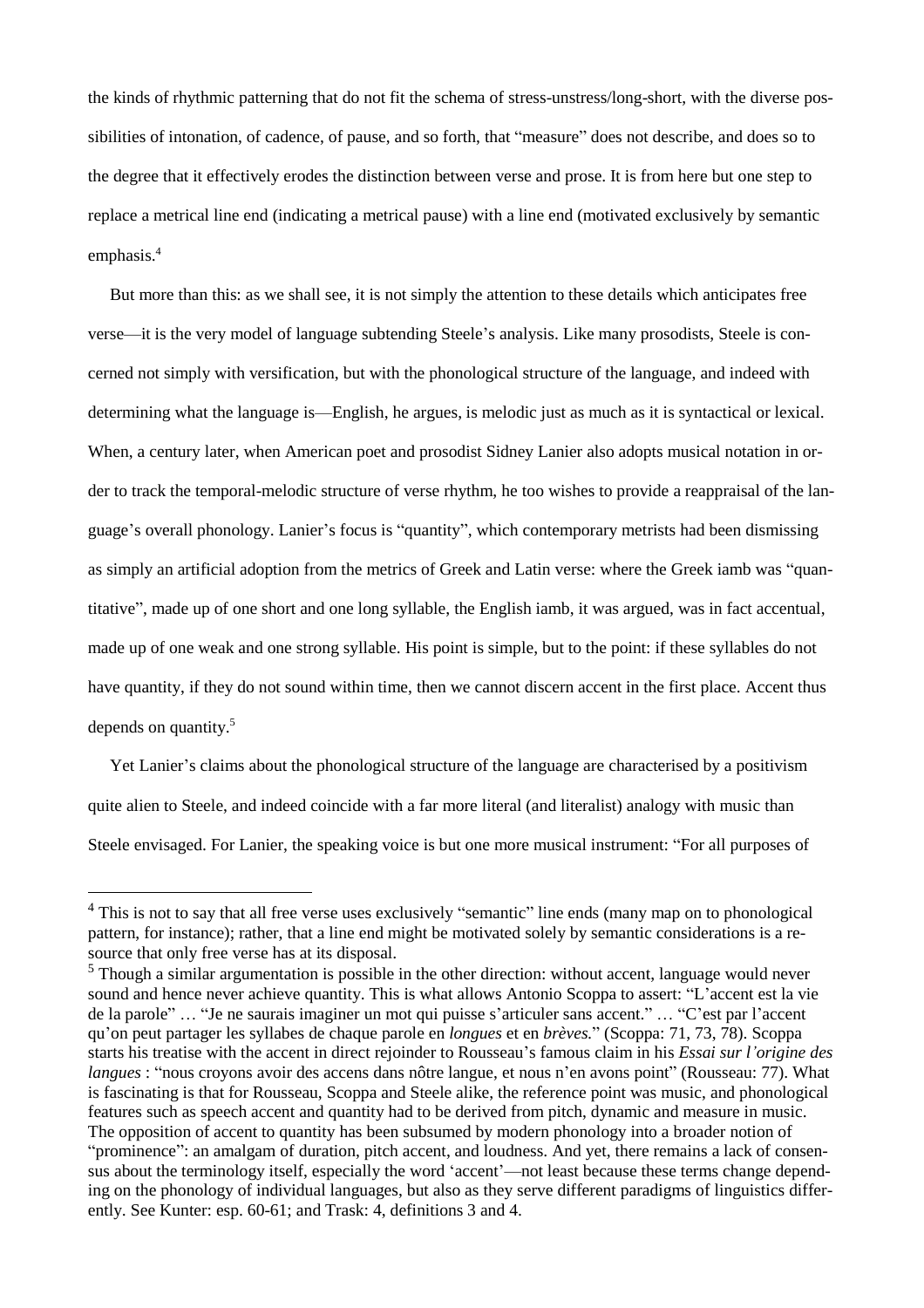verse, words are unquestionable musical sounds produced by a reed-instrument—the human voice" (Lanier: 49). Compared to existing musical instruments, our voices are closest to the oboe, only they are far more versatile, having at their disposal, as well as pitch, duration and intensity, what Lanier calls 'tone colour': the resources of rhyme, assonance, alliteration.

What allows for such an assertion? Lanier himself points to the experiments of Hermann von Helmholtz: "The precise proof … that tone-color is the principle by which we discriminate the constituent sounds of speech, and the scientific analysis of the phenomenon, constitute one of the most brilliant achievemnts of modern science, which should not be mentioned without specifying the names of Charles Wheatstone, who first suggested the idea, and of Helmholtz, who demonstrated it in a series of the most beautiful studies and experiments ever made" (Lanier: 31-32). In other words, acoustic studies of the vocal material of the language lead to a revaluation of systems of prosody, here moving from the onus on "accent" to one on "tonecolor", and a shifting awareness of what verse might make of this vocal material. Helmholtz's descriptive account of physiological and acoustic process becomes the basis for a "science of verse." 6

Yet how to find a means of translating these advances in acoustics and physiology into the study of verse? For Lanier, the link is simple: "Print and writing are systems of notation for the tone-colors of the human speaking-voice." (Lanier: 52) This, however, leads to the very difficulty Hopkins encounters: namely, these "systems of notation" are clearly insufficient to indicate correct poetic performance, whence the need for a supplementary system of notation. Where Hopkins had adopted diacritics, Lanier borrowed from music; both brought about a conflation of sign and symbol, of conventional and iconic reference, yet in Lanier's the disjunction between visual/auditory and temporal/spatial orders becomes that much more glaring. Again, the promise of a notation moving from voice to script led only to further complicate the relation between the two, betweenthe kinds of embodiment each constitutes, and demands.

These supplements are deployed—just as in the Derridean articulation of supplementarity in *Grammatology*—to point us to our own natural intuitions, which had been so clouded by our subsequent education that they have been lost to us. Indeed, just as Hopkins suggested that sprung rhythm was most readily found in

 $6$  This argument is then built on in a series of essays by Cary F. Jacob, where he looks in particular at the sound production of individual vowels and the "tone-colors" thus produced. Indeed, he goes so far to suggest that "tone-colors" (or more specifically, "vowel-colors") might allow us to say of a poem that it is in a major or minor key—not meaning "that the vowels are following one another in any such sequence of pitches as would be employed by the tones of the musical scale," but rather by virtue of "the manner in which both appeal to the emotions" (Jacob: 455-456).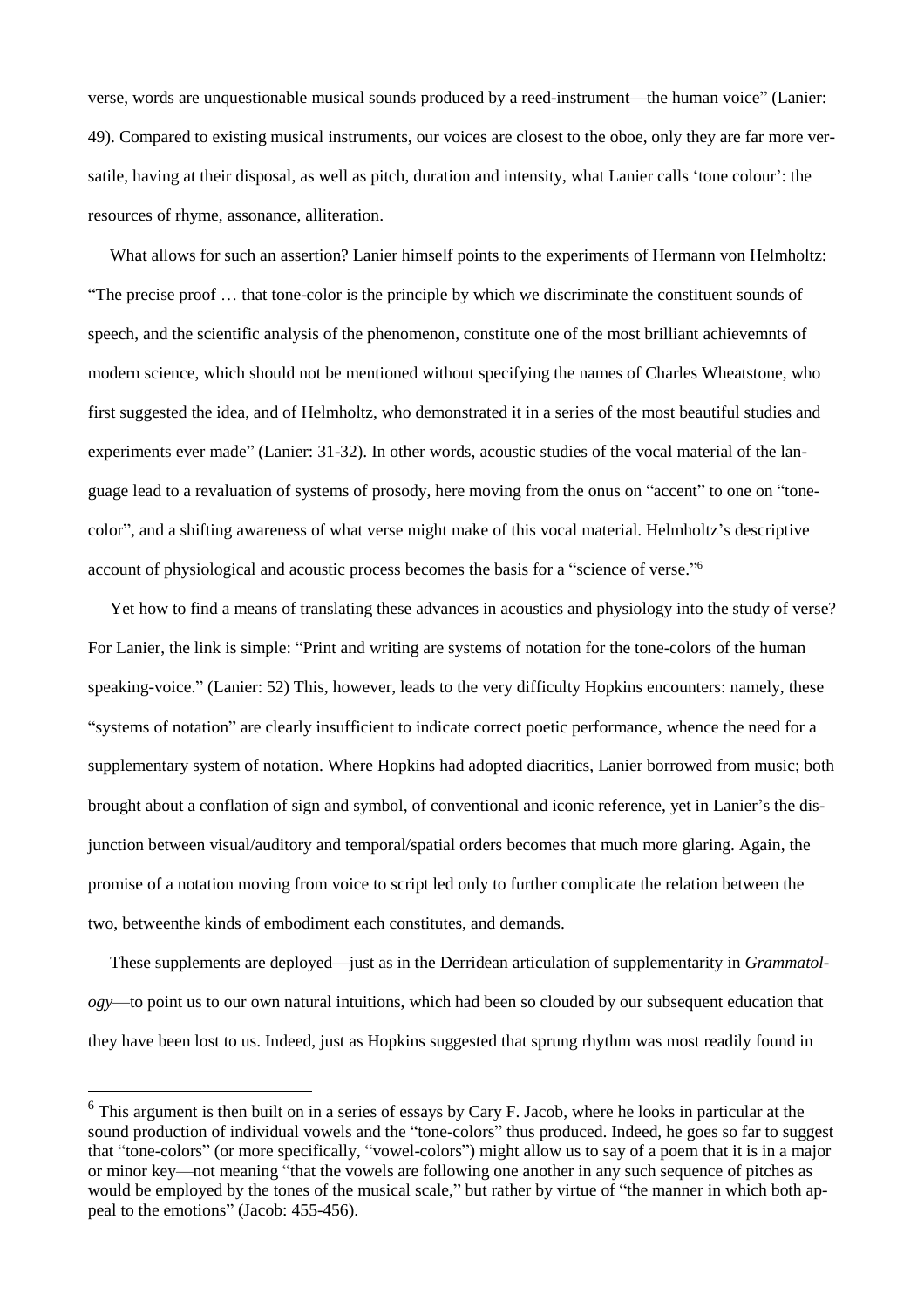"nursery rhymes, weather saws, and so on" (Hopkins xx: xx), Lanier too appeals to nursery rhymes in order to get beyond the calcified habits of foot metrics:

I should not call this 'bold' except for the timidity of English poetry during the last two hundred years, when it has scarcely ever dared to venture out of the round of its strictly defined iambics, forgetting how freely our folk-songs and nursery-rhymes employ rhythms and rhythmic breaks as 'Peas porridge hot', for example, or almost any verse out of Mother Goose which, though 'complex' from the standpoint of our customary rhythmic limitations, are instantly seized and co-ordinated by children and childminded nurses. (Lanier: 145)<sup>7</sup>

Lanier's appeal to intuition and to musical notation aspire to a kind of *sensus communis*, legitimised by the invocation of Helmholtz's acoustics and purportedly undermined by the conventions of poetic scansion and performance over centuries, but which music can rekindle in us. Music here plays a dual role: it is noncognitive, pure experience; but its effects can also be ascribed to quantifiable physiological evidence. Lanier thus brings together the Rousseauian-Romantic model of music as subjective-yet-universal expression with the Pythagorean model, updated in Rameau's *Traité de l'harmonie*, of music as mathematical order: where once the overtone series provided mathematical ballast for the diatonic system of harmony at the basis of Western classical music, now it is the relations between wavelengths. This is most evident when Lanier introduces his preferred example, Tennyson's 'Break, break, break': before quoting the stanza in question, he offers a musical notation of the rhythm without its words [Figure 5, Lanier: 101], only then asserting that "every ear will accept it as a substantial reproduction of the rhythmic movement in reciting the following stanza "(Lanier: 101). Music, it would appear, lays claim to a universality of experience that will substantiate his individual intuitions about scansion.

When Lanier writes "every ear will accept this", he thinks that music has given him a means of getting beyond all reproof by virtue of possessing both an objective and a subjective universality. Music, in short, is playing an ideological function—and it is significant in this regard that the objectively and subjectively "universal" model of music is that which most closely meets the *Western* model of diatonic harmony (and at a historical moment when Western universality was being imposed on other cultures as part of a so-called

<sup>&</sup>lt;sup>7</sup> We might compare this with Derek Attridge's far more pragmatic invocation of nursery rhymes, which also sees their importance in terms of our shared rhythmic resources, but does not see this as the basis for a 'science': 'For my own part, I have always had pedagogical effectiveness in mind in discussing metre and rhythm, rather than the search for human universals or the annotation of minute phonetic details. In writing about rhythm, my central question has constantly been: how can we talk about these matters in a way that makes sense to those who are not specialists?—which means, for me, how can we best tap into the considerable rhythmic capability of the ordinary man or woman, girl or boy, who heard nursery rhymes as a child, enjoys the occasional dance, and listens from time to time to popular music?' (Attridge 2010: paragraph 3).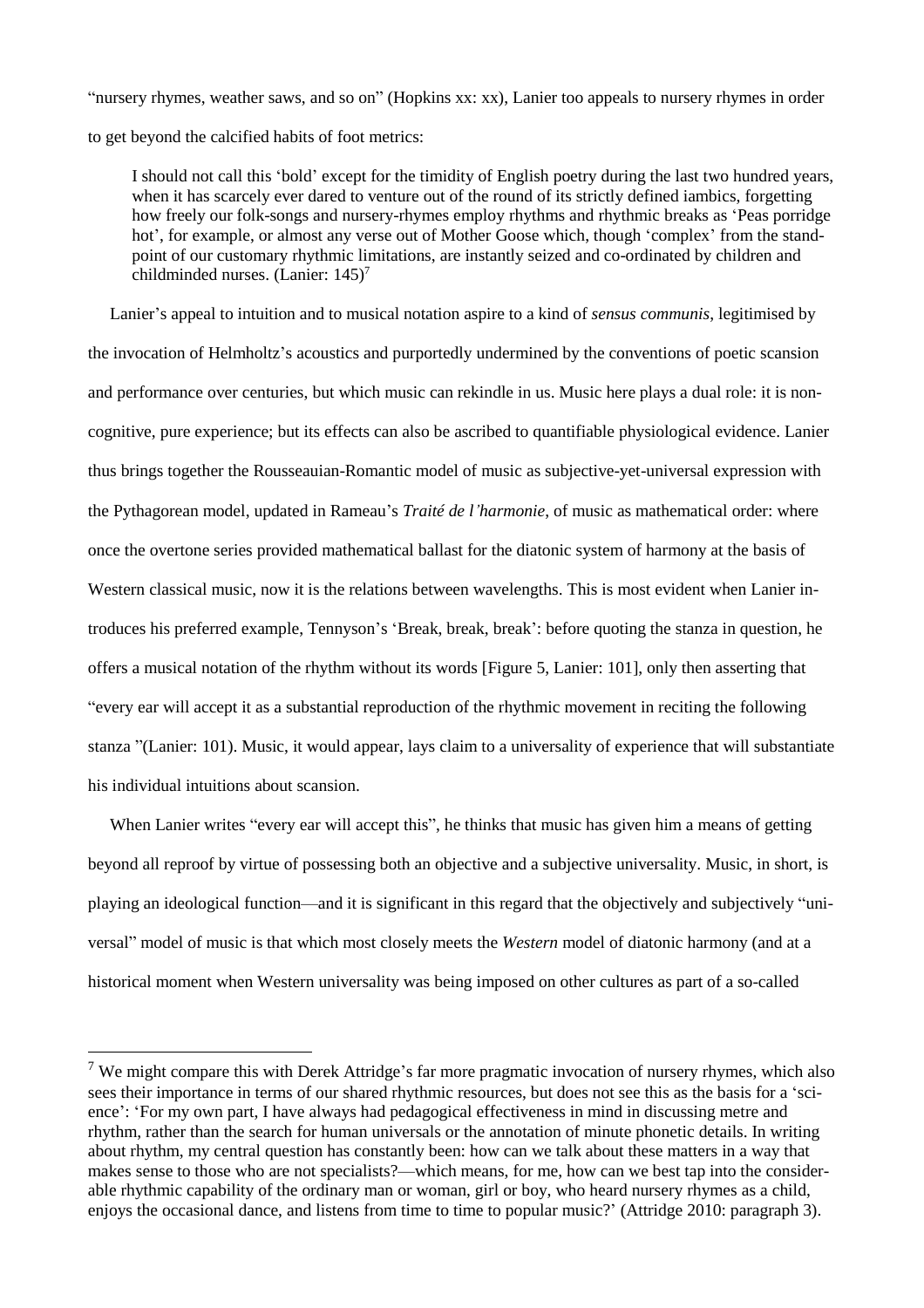"civilizing mission"). For what Lanier has really given is not a *science* but an *aesthetics* of verse. It is not so much that claims about linguistic structure are aesthetic claims masquerading as scientific ones, more that judgments of aesthetics and phonology are not straightforwardly extricablee: each phonological claim contains a tacit aesthetic value judgment. And these value judgments then contribute to the lived history of the language, out of which arises—yes, linguistic-phonological structure.

So whilst all ears might just about agree on this particular instance of Tennyson,<sup>8</sup> this may have more to do with these lines from Tennyson than with the nature of English phonology in general. Tennyson's poem, whilst not representative of all English verse, does metre in a very particular way, germane to Lanier's claim. But through its influence, Tennyson's poem will increasingly come to stand in as representative of English verse, and be a part, however minute, of a broader aesthetics of speech as well as verse through which the phonology of the language changes to fit its speakers. It might then be that through his invocation of these lines of Tennyson, Lanier—paradoxically enough—shows himself to be representative of a shift towards a free verse sensibility.<sup>9</sup> As with Steele before him, the appeal to musical intuition as against metre holds preechoes of Ezra Pound's dictum, "to compose in the sequence of the musical phrase, not in sequence of a metronome" (Pound: 3); but in addition to this, the onus on silence/rest anticipates Mallarmé's description of a "rythme total, lequel serait le poëme tu, aux blancs" (Mallarmé: 367). An attentiveness to the metrical value of silences has long been a crucial tenet of 'temporal' theories of metre, placing it alongside Coventry Patmore's discussion of the centrality of catalexis to English verse (where the absence of a syllable is metrically counted), and Derek Attridge's theory of implied/virtual offbeats.<sup>10</sup> However, when Lanier aligns these silences as "rests", through his recourse to a musical notation where the beat/offbeat distinction is far neater than in verbal art, it opens up the possibility not simply of *measuring* silence, but of *scoring* it.

But what direction should such scoring take? Lanier, like Hopkins a few years later, seeks to fix in place an 'ideal' reading: he is at once *descriptivist*, notating "fine utterance" and predicting how other utterances will sound, but also *prescriptivist*, telling us how we ought to read, using the technologies at hand for didactic purposes. Yet, with Hopkins, it transpired that this in fact led to a proliferation of readings. And there

<sup>&</sup>lt;sup>8</sup> That said, the small discrepancies between Lanier's musical notation and his metrical notation, regarding the duration of the unstressed syllables, somewhat undermine his point.

<sup>&</sup>lt;sup>9</sup> Lanier's own poetry, however, shows little sign of intuiting this: it remains Victorian doggerel, veering from the charming enough to the execrable.

<sup>10</sup> Patmore: 22; Attridge, 1995: 214-15, 220, 221.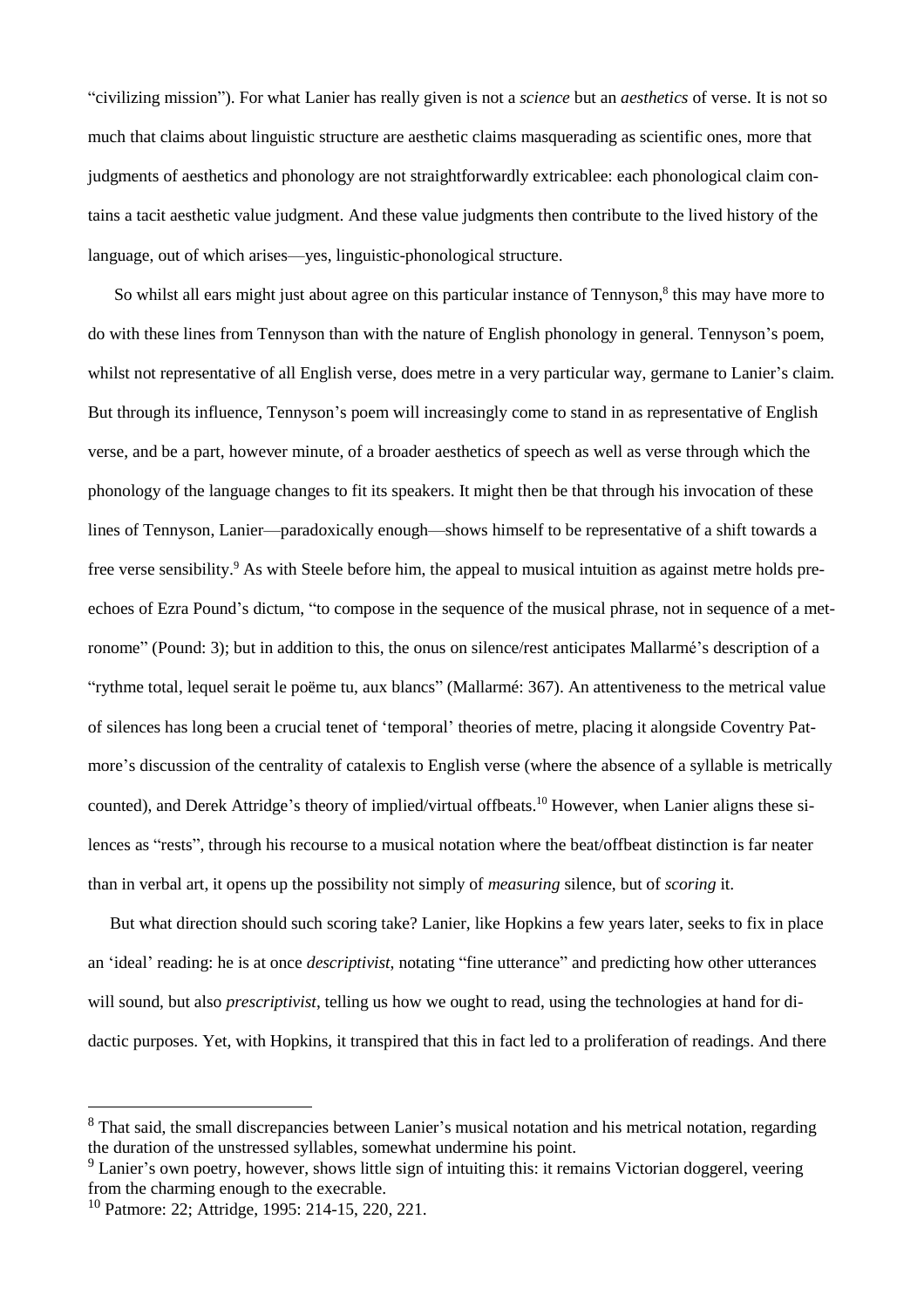is no reason to believe that the same would not be the case with Lanier's notation. After all, musical staves are not records of a pre-existing auditory artefact, nor prescriptions for future sounds, but guidelines for actualising a work that will exist differently in every performance: they are the opposite of a 'record', they generate instead of dictate. Joshua Steele understood this when speaking to the celebrated actor David Garrick about his notation of his performance of Hamlet's 'To be or not to be' soliloquy. Garrick asks if this will permit other people to imitate him perfectly, and Steele replies that this would all depend on the skill of the reader imitating the performance (Steele: 54-55). In other words, the reader would have to become an actor in their turn, be drawn back into artifice.

And this is equally the case with metrical scansion. If we recall the different renderings of the first line of *Paradise Lost* offered by Cureton and Hobsbaum, we can see that, for all the differences in their methods for marking stress/prominence/phrasing, and the increased precision of their notation systems compared to conventional foot metrics, the scansions differ first and foremost for a far more simple reason. Cureton places his "lobes" (i.e. main stresses) on "man" and "and"—because of their place in the architecture at the line, with the initial stress of each phonological phrase, and because of their semantic prominence: the word "and" provides a hinge between the two topics of which the poem will tell (man's first disobedience, *and* the fruit / Of that forbidden tree) as well as providing an early insistence on continuation across syntactic and metrical boundaries which is so integral to Milton's verse art. But Hobsbaum reads the line otherwise:

The key stresses come on "first" and "fruit", a weight determined not only by rhythm but by meaning. It is this *first* disobedience of many that is in question, and this disobedience took place through the defiance of God's law in eating the forbidden *fruit*. But one cannot ignore the basic metre, any more than one can ignore the identity of the sinner—Man—and so one has to put the second most weighty kind of stress, medium rather than medium-light, on 'Man's' and on the operative part of 'disob*ed*ience'. (Hobsbaum: 12)

In other words, however sophisticated the scansion symbols to hand, this does not mean that we interpret the lines in the same way—and as long as this remains the case, each scoring will be caught between being a description of performance, and a cue for performance, caught between the body that voices and the body that sees, opening up the body that negotiates between the two.

Where might such synaesthetic scorings be found? To finish, I'll mention one set of contemporary works, which also play on the equivocation between iconic symbol and phonological sign, in order to inhabit the space between visual and auditory rhythms, so that this disjunction becomes the basis for a more heterogeneous synaesthesia. This is Jaap Blonk's *Fonetische Etuden*. Here Blonk employed IPA script instead of the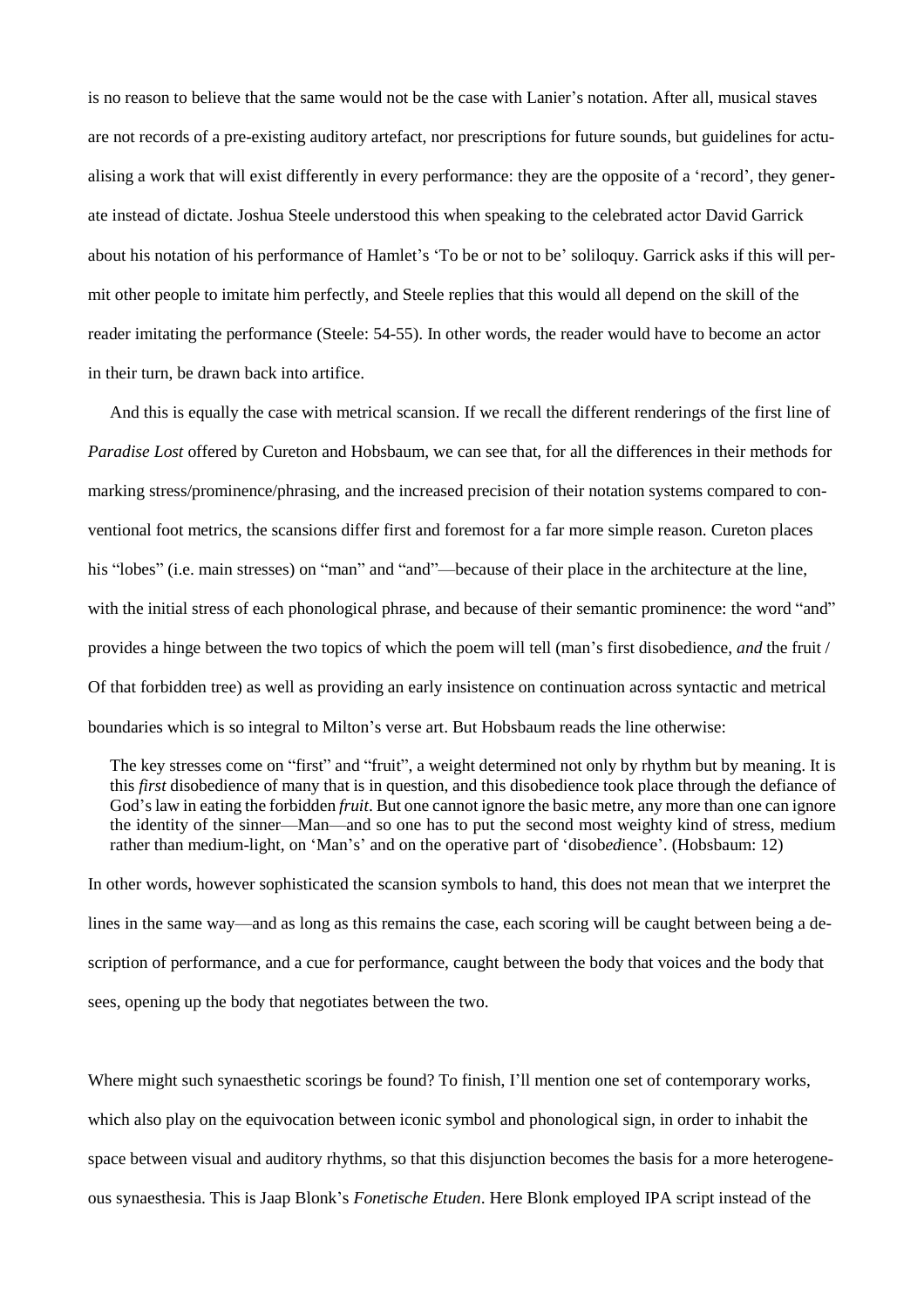Roman alphabet, as a means of exploring sound production within the mouth. But phonemes ultimately have no more basis in the mechanics of sound production than any other letter—they point to the ideal postulates of phonology, attaining their value differentially. These scores become 'studies' not just in the musical sense of training one's virtuosity, but also in explorations in the differential shifts between these signs and their interaction with the phonetic differentials at work in lips, tongue, larynx. Instead of the score providing a natural basis for sound poetry, it creates slippages and further means artifice that become, and produce, the subject of its *étude*.

## Bibliography:

Attridge, Derek. *Poetic Rhythm: An Introduction*. Cambridge: Cambridge University Press, 1995.

- "In Defence of the Dolnik: Twentieth Century British Verse in Free Four-Beat Metre". *Etudes Britanniques Contemporaines* 39 (2010). Online. <http://ebc.revues.org/2797>
- Blonk, Jaap. *Fonetische Etude: Rhotic.* [https://media.sas.upenn.edu/pennsound/authors/Blonk/Flux-de](https://media.sas.upenn.edu/pennsound/authors/Blonk/Flux-de-bouche/Blonk-Jaap_FluxDeBouche_06-Rhotic.mp3)[bouche/Blonk-Jaap\\_FluxDeBouche\\_06-Rhotic.mp3](https://media.sas.upenn.edu/pennsound/authors/Blonk/Flux-de-bouche/Blonk-Jaap_FluxDeBouche_06-Rhotic.mp3)

Cureton, Richard. "Meter and Metrical Reading in Temporal Poetics". *Thinking Verse* II (2012), 112-237.

Glaser, Ben. "Milton in Time: Prosody, Reception, and the Twentieth Century Abstraction of Form". *Thinking Verse* III (2013), 169-85.

Hobsbaum, Philip. *Metre, Rhythm and Verse Form.* London: Routledge, 1996.

- Hopkins, Gerard Manley. *The Poems of Gerard Manley Hopkins, 4th ed.* W.H. Gardner and N.H. MacKenzie eds. London: Oxford University Press, 1967.
- - *Selected Letters*. Catherine Phillips ed. Oxford: Oxford University Press, 1990.
- Jacob, Cary F. "On Tonality in English Verse". *The Sewanee Review* 17:4, 448-457.
- Kunter, Gero. *Compound Stress in English: The Phonetics and Phonology of Prosodic Prominence*. Amsterdam: De Gruyter, 2011.

Lanier, Sidney. *The Science of English Verse*. New York: Scribener, 1880.